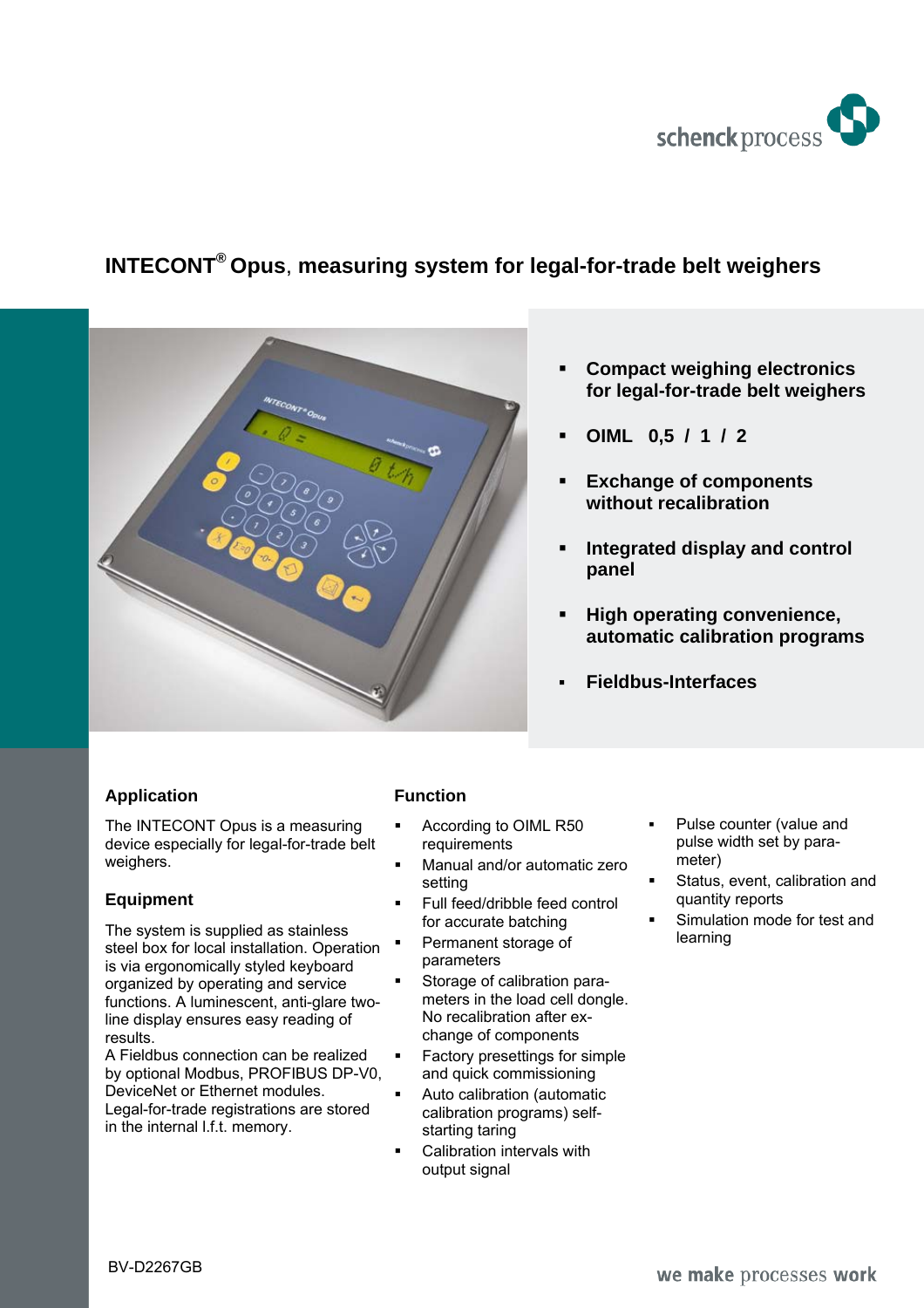# **Weighing Functions**

Depending on mechanical system used, current flow rate is based on belt load and belt speed. In addition to the comprehensive basic equipment, the following weighing functions are available:

- Accurate belt speed measurement
- Shifting of weighing to point of discharge
- Batching function

#### **Equipment supplied**

| Designation                                                                | <b>Type</b>      | <b>Material number</b> |
|----------------------------------------------------------------------------|------------------|------------------------|
| <b>Basic Devices</b>                                                       |                  |                        |
| Stainless steel unit                                                       | <b>VKG 20760</b> | V040006.B11            |
| Stainless steel unit with PROFIBUS                                         | <b>VKG 20762</b> | V063330.B11            |
| Stainless steel unit with DeviceNet                                        | <b>VKG 20763</b> | V063331.B11            |
| Stainless steel unit with Ethernet/IP (software activation key)            | <b>VKG 20765</b> | V063332.B11            |
| Stainless steel unit, 24 VDC                                               | <b>VKG 20766</b> | V084589.B11            |
| Stainless steel unit with PROFIBUS, 24 VDC                                 | <b>VKG 20767</b> | V084714.B11            |
| Stainless steel unit with DeviceNet, 24 VDC                                | <b>VKG 20768</b> | V084715.B11            |
| Stainless steel unit with Ethernet/IP (software activation key),<br>24 VDC | <b>VKG 20769</b> | V084716.B11            |
| <b>Fieldbus modules</b>                                                    |                  |                        |
| PROFIBUS VPB8020                                                           |                  | V054033.B01            |
| DeviceNet VCB8020                                                          |                  | V081906.B01            |
| Ethernet/IP software activation key                                        |                  | V040035.B01            |
| <b>Legal-for-Trade Memory</b>                                              |                  |                        |
| Legal-for-trade module                                                     | <b>VMM 20407</b> | V040026.B01            |
| <b>Software</b>                                                            |                  |                        |
| EasyServe                                                                  |                  | E144541.01             |
| Large-scale displays                                                       |                  |                        |
| Large display 5-digit, LED, 100 mm digit height                            | <b>VLD 20100</b> | V090252.B01            |
| Large display 5-digit, LCD, 100 mm digit height                            | <b>VLZ 20100</b> | V066611.B01            |
| Large display 6-digit, LCD, 45 mm digit height                             | <b>VLZ 20045</b> | V067304.B01            |
| <b>Tranducers FGA</b>                                                      |                  |                        |
| <b>FGA 30R2</b>                                                            |                  | V037006.B02            |
| FGA 20-RSLE                                                                |                  | F020401.01             |
| Set friction wheel and rocker arm                                          |                  | V047813.B01            |
| <b>Devices ATEX E22/3D</b>                                                 |                  |                        |
| VKG 20760-3D INTECONT Opus ATEX E22/3D                                     |                  | V095300.B01            |
| VKG 20762-3D INTECONT Opus ATEX E22/3D                                     |                  | V134739.B01            |
| VKG 20763-3D INTECONT Opus ATEX E22/3D                                     |                  | V134740.B01            |
| VKG 20765-3D INTECONT Opus ATEX E22/3D                                     |                  | V134741.B01            |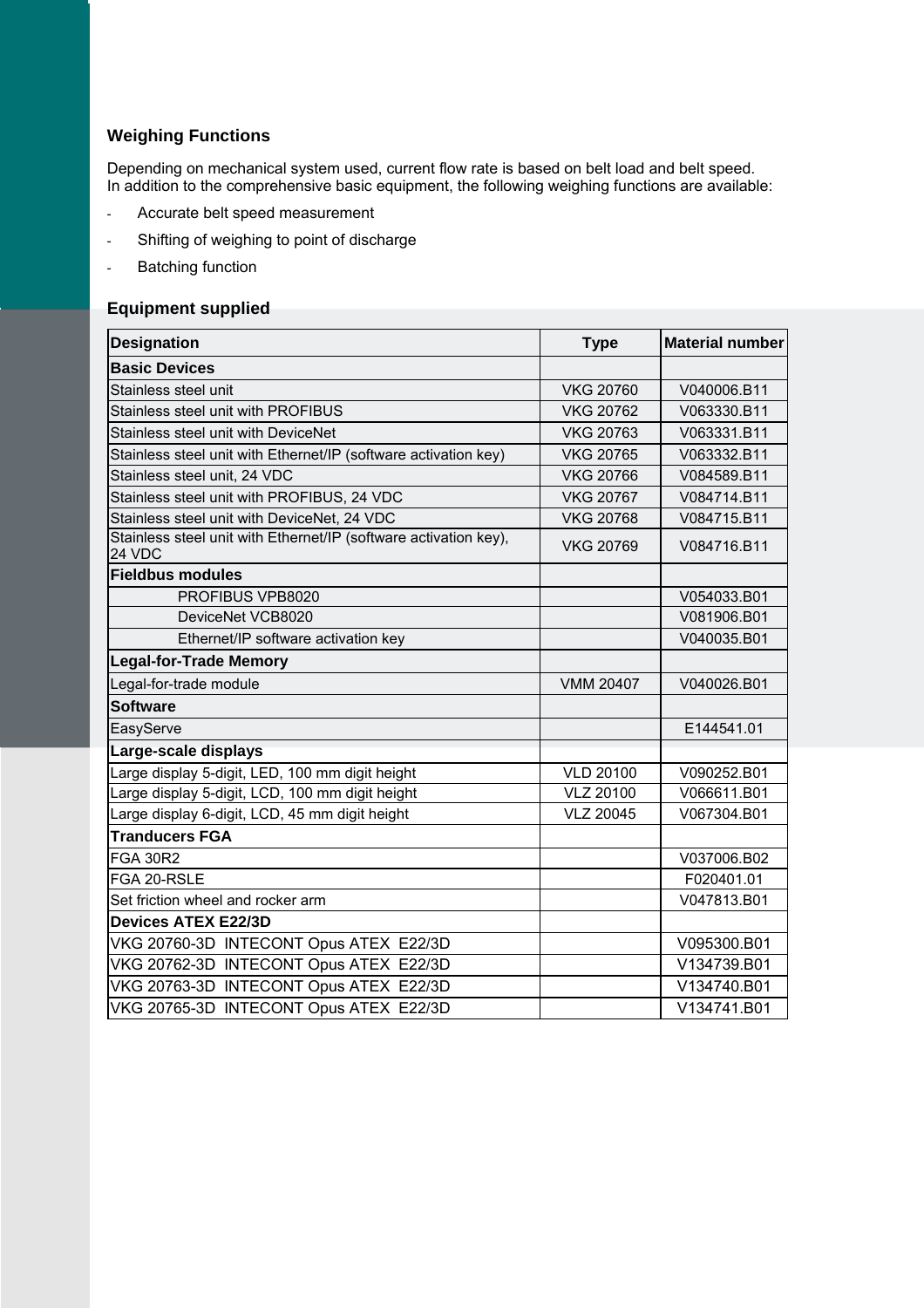|  | <b>INTECONT Opus in the Stainless steel housing VKG 2076x</b> |  |
|--|---------------------------------------------------------------|--|
|  |                                                               |  |

| <b>Display</b>                       | LCD 1 line 20 digits, digit height 12 mm, back-lit                                                                                                                                                  |  |
|--------------------------------------|-----------------------------------------------------------------------------------------------------------------------------------------------------------------------------------------------------|--|
| Keyboard                             | 24 keys                                                                                                                                                                                             |  |
| <b>Supply voltage</b>                | Variant 1: 85  250 VAC (-15/+10 %), 50 - 60 Hz, max. 10 VA<br>Variant 2: 24 VDC                                                                                                                     |  |
| <b>Temperature range</b>             | -30 °C to +60 $^{\circ}$ C<br>Operating temperature:<br>-40 $^{\circ}$ C to +80 $^{\circ}$ C<br>Storage temperature:<br>Legal-for-trade operating temperature: -20 $^{\circ}$ C to +40 $^{\circ}$ C |  |
| Electro-magnetic<br>environment      | E2 (OIML D11)                                                                                                                                                                                       |  |
| Load cell input                      | 5 V AC<br>Power supply:<br>Load cell impedance:<br>R min 47 $\Omega$<br>Cable length:<br>max. 1000 m                                                                                                |  |
| <b>Housing</b>                       | Stainless steel 1.4301, IP65                                                                                                                                                                        |  |
| <b>Binary inputs</b>                 | 4 x Optocoupler, 18  36 VDC, typ. 5 mA<br>1 x NAMUR, max. 5 V, 0.04  3000 Hz                                                                                                                        |  |
| <b>Binary outputs</b>                | 4 x Relays, 230 VAC, max. 60 W                                                                                                                                                                      |  |
| <b>Pulse output</b>                  | Optocoupler, 18  36 VDC, max. 50 mA / 10 Hz                                                                                                                                                         |  |
| Analog output                        | $0(4)$ 20 mA, 12 Bit, load 500 $\Omega$                                                                                                                                                             |  |
| <b>Serial interfaces</b>             | Interface 1: EasyServe<br>Interface 2: Printer<br>Interface 3: Modbus or Large-scale displays                                                                                                       |  |
| <b>Fieldbus</b>                      | Select: Ethernet Modbus-TCP or optional<br>PROFIBUS DP-V0, DeviceNet, Ethernet/IP                                                                                                                   |  |
| Large-scale displays                 | Selectable: VLD 20100, LED, 100 mm digit height<br>VLZ 20100, LCD, 100 mm digit height<br>VLZ 20045, LCD, 45 mm digit height                                                                        |  |
| Internal I.f.t. memory               | Capacity about 40 000 data sets                                                                                                                                                                     |  |
| For usage in hazardous<br>atmosphere | VKG 2076x-3D for ATEX category 3D                                                                                                                                                                   |  |